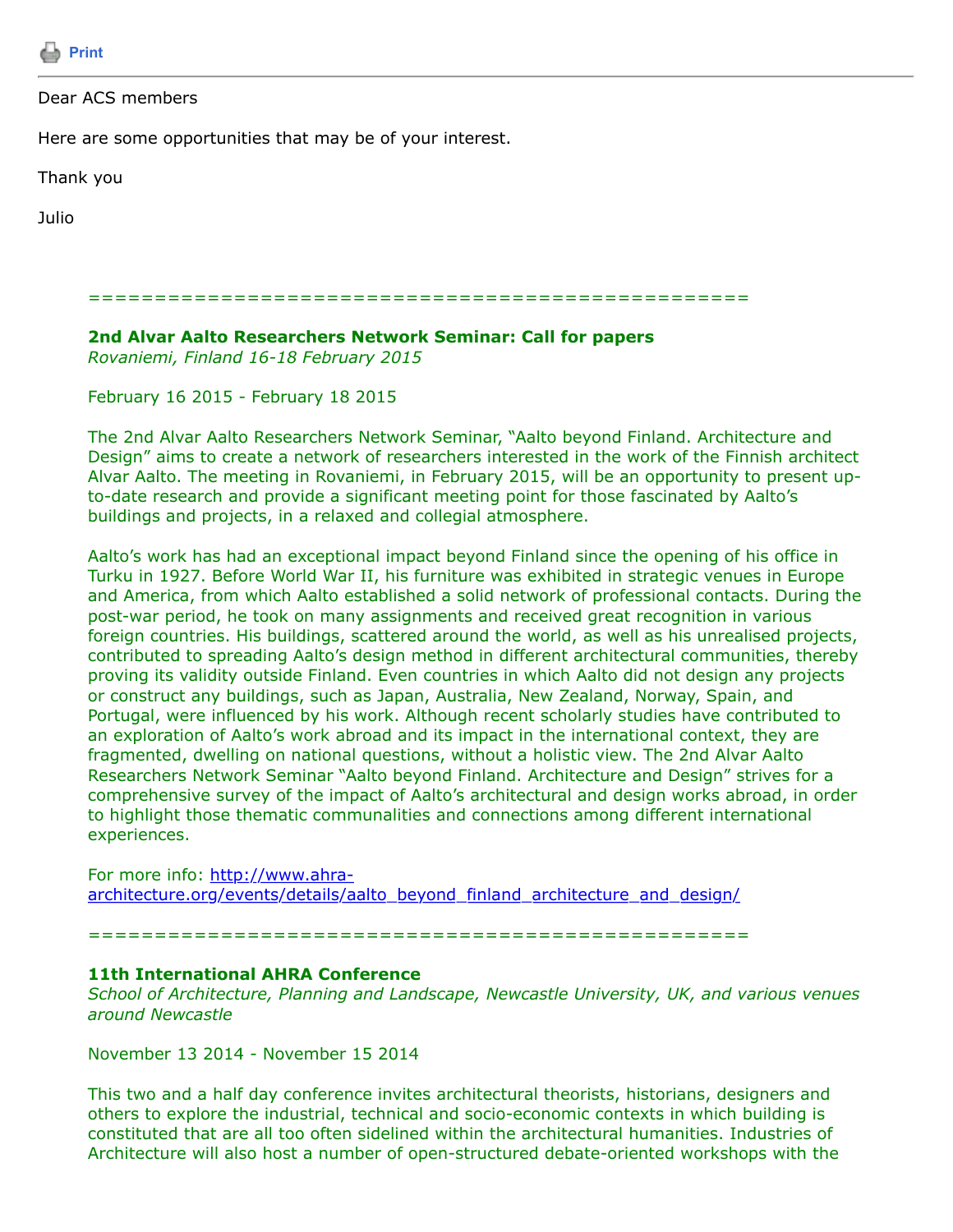aim of bringing into the discussion those working in building, technology, law, practice management, construction or in industry together with researchers in the architectural humanities. In addition, the opening night features public screenings of a series of artists' films that explore the production of architecture, including the work of Harun Farocki and Allan Sekula.

For more info:<http://industriesofarchitecture.org/>

==================================================

## **7th edition of EURAU: EUROPEAN SYMPOSIUM ON RESEARCH IN ARCHITECTURE AND URBAN DESIGN**

*Faculty of Architecture of Istanbul Technical University*

November 12 2014 - November 15 2014

The theme refers to the compositeness of our cities occurring in various forms and various scales; ranging from ever increasing complexity of one-through new urban emergences adding up to the existing urban environment and continuously redefining our urban experience- to tranquility of another-still holding different urban conditions stitching together to an enriched urban experience. Thus the conference aims to enable a medium to discuss the complex relationship between urban form and urban experience through the composite character of our cities explained in four topics-possible states of composite being: hybrid city, morphed city, fragmented city and mutated city. The conference is expected to evolve around the question of "how?"s of architectural practice for the composite city. Hence, the essentials of architectural realities- scale, order, space, place, program, content, identity …- will define the backbone of the discussions.

The abstract submission deadline is extended to April 30, 2014

For more info:<http://www.eurau.org/>

==================================================

## **Architectural Design Research Symposium**

*Venice*

August 29 2014 - August 30 2014

This symposium provides a forum to reflect on the emergence of research through design in the context of Architectural Education and Critical Practice. As articulated in recent publications and on the evidence of postgraduate activity around the globe, design as the primary vehicle for research innovation has entered a confident and mature stage.

What are the themes that emerge from this body of work? What tactics have evolved through conceiving design as the core research method? What are the "unique national features and mentalities that continue to exist and flourish"? (Koolhaas, 2013)

The 2014 Venice Biennale and its theme of Fundamentals, provides a stimulating space in which to address these questions. This event is associated with the New Zealand exhibition at the 2014 Venice Architecture Biennale. The symposium will be held at the venue of the NZ exhibition, the Palazzo Pisani Santa Marina, Calle de le Erbe, Cannaregio.

Interested participants are invited to submit a 1000 word presentation**.**

For more info: http://www.ahra[architecture.org/events/details/architectural\\_design\\_research\\_symposium/](http://www.ahra-architecture.org/events/details/architectural_design_research_symposium/)